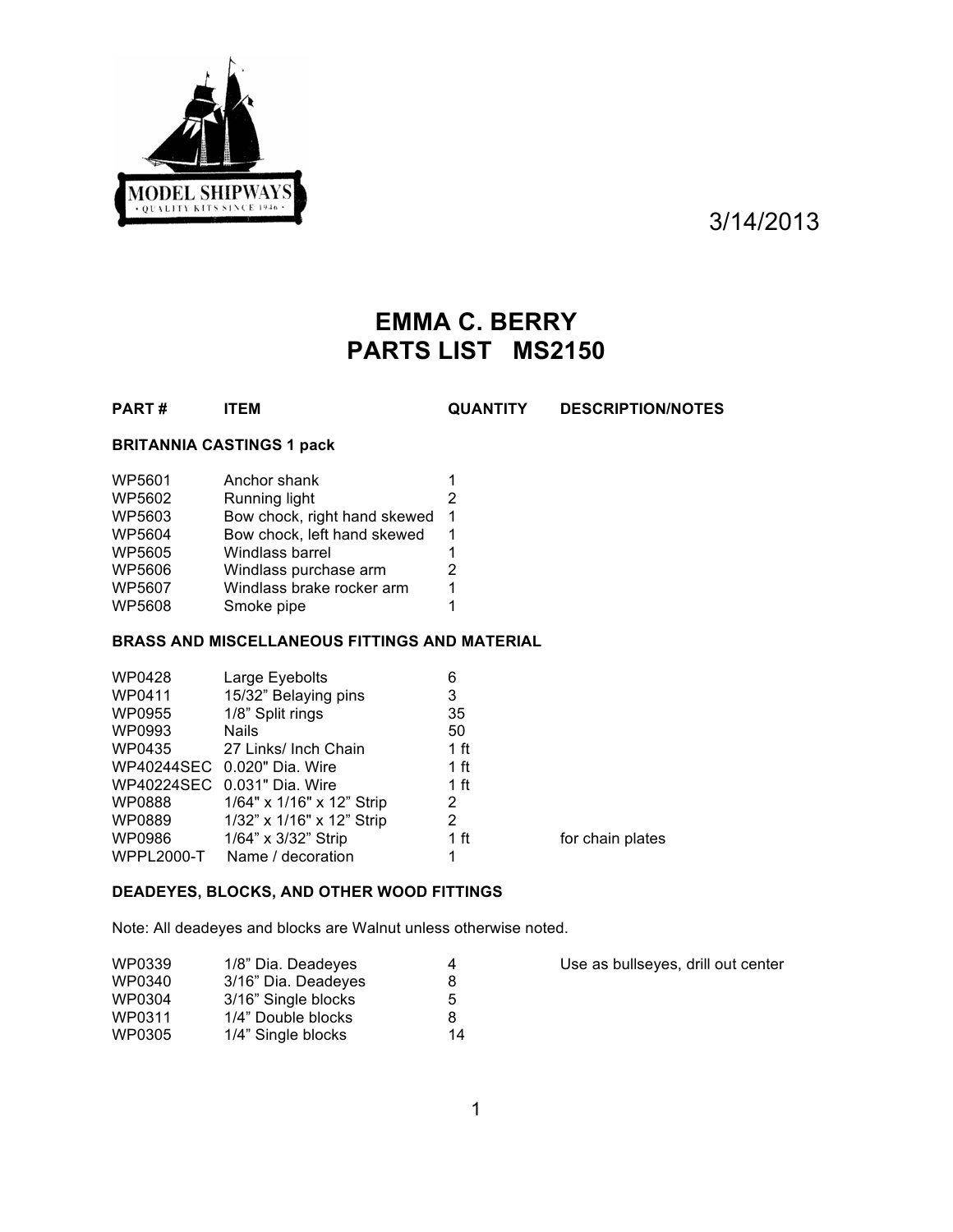#### **RIGGING LINE**

Note: Rigging line is Cotton/Poly mix. Black is for standing rigging. Manila is for running Rigging. Stain line for other desired coloring.

| WP1210        | 0.021" Dia. Black       | 5 yds  |
|---------------|-------------------------|--------|
| WP1211        | 0.028" Dia. Black       | 5 yds  |
| WP1215        | 0.040" Dia. Black       | 7 yds  |
| WP1241        | 0.008" Dia. Manila Hemp | 5 yds  |
| <b>WP1242</b> | 0.021" Dia. Manila Hemp | 30 yds |
| WP1243        | 0.028" Dia. Manila Hemp | 5 yds  |

#### **WOOD DOWELS**

Note: All dowels are Beech unless otherwise noted. Dowels are supplied in lengths as noted. Cut to length as required.

| WP5106-24                     | 3/8" x 24"  | Lower mast                   |
|-------------------------------|-------------|------------------------------|
| $WP5104-24$ $1/4" \times 24"$ |             | Boom.                        |
| WP5102-24                     | 5/32" x 24" | Topmast, gaff, & rudderstock |

#### **WOOD STRIPS, SHEETS, AND BLOCKS**

Note: All wood is Basswood or Limewood (European Basswood) unless otherwise noted. Wood strips, sheets, and blocks are supplied lengths as noted. Cut to length as required.

#### **STRIPS**

| WP3604-24 | $1/32$ " x $1/8$ " x $24$ "     | 22             |                      |
|-----------|---------------------------------|----------------|----------------------|
| WP3660-24 | $3/64$ " x $1/8$ " x $24$ "     | 4              |                      |
| WP3687-24 | $3/64" \times 3/16" \times 24"$ | 40             |                      |
| WP3613-24 | $3/64" \times 1/4" \times 24"$  | 8              |                      |
| WP3652-24 | $3/64" \times 3/8" \times 24"$  | 3              |                      |
| WP3618-24 | $1/16"$ x $1/16"$ x $24"$       | 2              |                      |
| WP3619-24 | $1/16" \times 3/32" \times 24"$ | 2              |                      |
| WP3620-24 | $1/16"$ x $1/8"$ x $24"$        | 30             |                      |
| WP3623-24 | $1/16" \times 1/4" \times 24"$  | 3              |                      |
| WP3626-24 | $3/32" \times 1/8" \times 24"$  | 2              |                      |
| WP3628-24 | $3/32" \times 3/16" \times 24"$ | 3              |                      |
| WP3631-24 | $1/8$ " x $1/8$ " x $24$ "      | $\overline{2}$ |                      |
| WP3634-24 | $1/8$ " x $1/4$ " x $24$ "      | 2              |                      |
| WP3666-24 | $1/8$ " x $3/4$ " x $24$ "      | $\overline{2}$ |                      |
| WP3640-24 | $3/16"$ x $3/16"$ x $24"$       | 6              |                      |
| WP3641-24 | $3/16"$ x $1/4"$ x $24"$        | 2              |                      |
| WP3643-24 | $1/4$ " x $1/4$ " x $24$ "      | 10             | Building ways timber |
| WP3651-24 | $5/16" \times 5/16" \times 12"$ | 1              | <b>Bowsprit</b>      |
|           |                                 |                |                      |

#### **LASER-CUT WOOD PARTS**

Note: All Laser-Cut wood is Basswood or Limewood (European Basswood) unless otherwise noted.

| WP4608-A | 1/16" Thick Set                |         |
|----------|--------------------------------|---------|
|          | <b>Forward Cap Rails</b>       | 2 parts |
|          | Aft Cap Rails                  | 2 parts |
|          | <b>Stern Rail</b>              | 1 part  |
|          | <b>Forward Covering Boards</b> | 2 parts |
|          | Aft Covering Boards            | 2 parts |
|          | Boom Jaws                      | 2 parts |